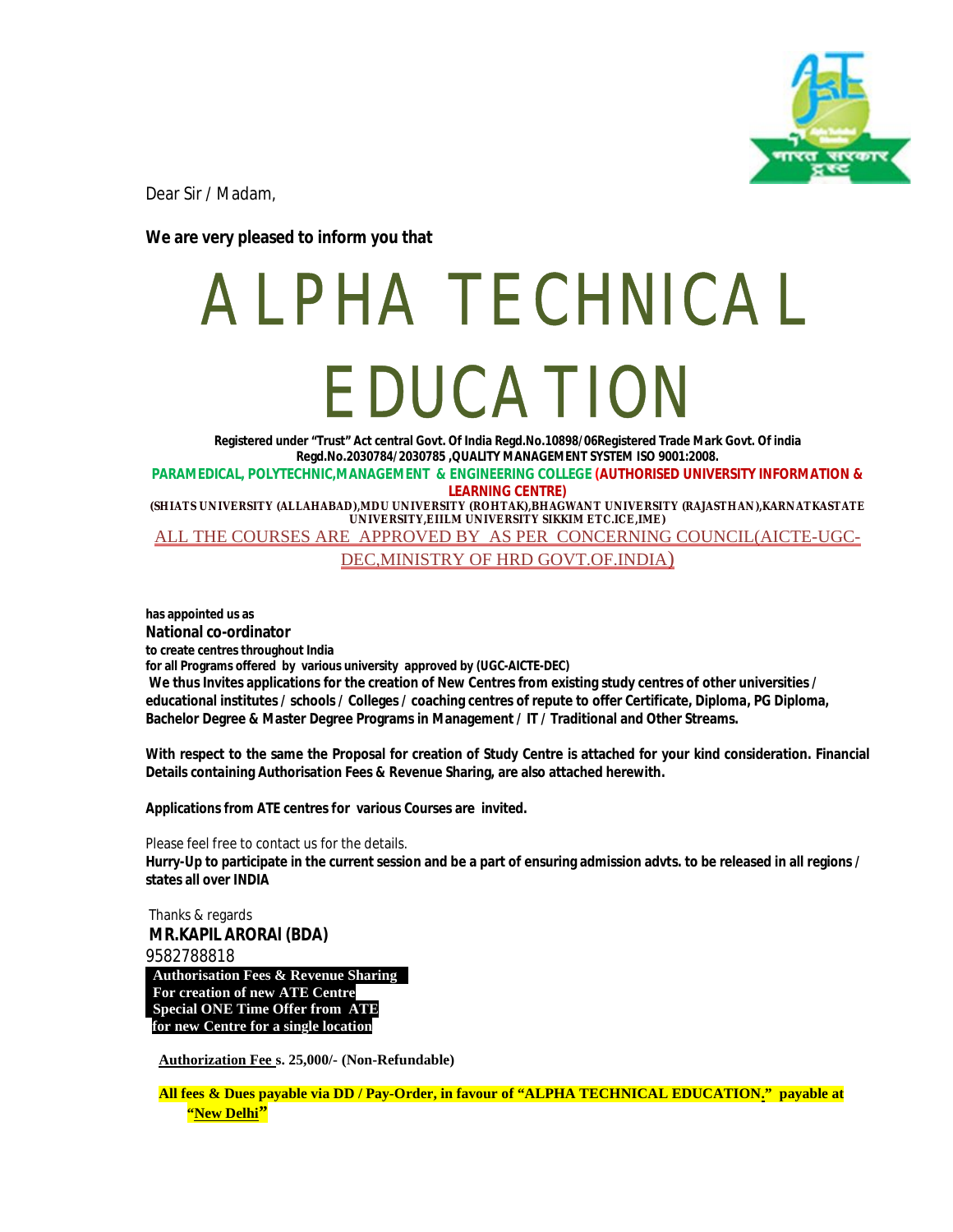## **ALPHATECHNICAL EDUCATION**

## **Application form for the Creation of**

New Study Centre/Addition of New Courses/ Up-gradation of the existing Study **Centres** 

| ii) Location Area: Rural or Urban                                                                                                                                                                                              |                               |                                                                                                                                                                                                                                |                                   |
|--------------------------------------------------------------------------------------------------------------------------------------------------------------------------------------------------------------------------------|-------------------------------|--------------------------------------------------------------------------------------------------------------------------------------------------------------------------------------------------------------------------------|-----------------------------------|
|                                                                                                                                                                                                                                |                               |                                                                                                                                                                                                                                |                                   |
| iii) Address: the control of the control of the control of the control of the control of the control of the control of the control of the control of the control of the control of the control of the control of the control o |                               |                                                                                                                                                                                                                                |                                   |
|                                                                                                                                                                                                                                |                               | iv) Contact No.: Phone (With STD code)_____________________________Mobile___________________________                                                                                                                           |                                   |
|                                                                                                                                                                                                                                |                               | E-Mail: FAX Website: www.                                                                                                                                                                                                      |                                   |
|                                                                                                                                                                                                                                |                               | v) Study Centre operates in: Own/Rented building: _______________________________                                                                                                                                              |                                   |
|                                                                                                                                                                                                                                |                               | vi) Courses to be Started : example and the started state of the Started Session and Session and Session and Session                                                                                                           |                                   |
|                                                                                                                                                                                                                                |                               |                                                                                                                                                                                                                                |                                   |
|                                                                                                                                                                                                                                |                               | viii) Address (Correspondence) : exercise and contract the contract of the contract of the contract of the contract of the contract of the contract of the contract of the contract of the contract of the contract of the con |                                   |
|                                                                                                                                                                                                                                |                               |                                                                                                                                                                                                                                |                                   |
|                                                                                                                                                                                                                                |                               |                                                                                                                                                                                                                                |                                   |
|                                                                                                                                                                                                                                |                               | x) Category/Status : Male/Female ________________Ex-Serviceman_____________SC/ST___________________                                                                                                                            |                                   |
|                                                                                                                                                                                                                                |                               |                                                                                                                                                                                                                                |                                   |
|                                                                                                                                                                                                                                |                               |                                                                                                                                                                                                                                |                                   |
| xiii) PAN No. :____                                                                                                                                                                                                            |                               | TAN No. (if any):                                                                                                                                                                                                              | the control of the control of the |
|                                                                                                                                                                                                                                | : Lecturer : (Regular) ______ | $(Part-time)$                                                                                                                                                                                                                  |                                   |
|                                                                                                                                                                                                                                |                               |                                                                                                                                                                                                                                |                                   |
|                                                                                                                                                                                                                                |                               |                                                                                                                                                                                                                                |                                   |
|                                                                                                                                                                                                                                |                               |                                                                                                                                                                                                                                |                                   |
| (xvii) Any other, specify: (xviii) Any other, specify:                                                                                                                                                                         |                               |                                                                                                                                                                                                                                |                                   |
|                                                                                                                                                                                                                                |                               |                                                                                                                                                                                                                                |                                   |
| Internet Facility Xerox Machine                                                                                                                                                                                                |                               |                                                                                                                                                                                                                                |                                   |
|                                                                                                                                                                                                                                |                               | 6. Distance from nearby Study Centre of ATE running proposed course : www.community.com/                                                                                                                                       |                                   |
|                                                                                                                                                                                                                                |                               | 7. Details of Registration Fee : Registration Fee Rs____________________________Security Rs.                                                                                                                                   |                                   |
|                                                                                                                                                                                                                                |                               |                                                                                                                                                                                                                                |                                   |

Signature of Proprietor / Head of the Institution with Rubber Stamp.